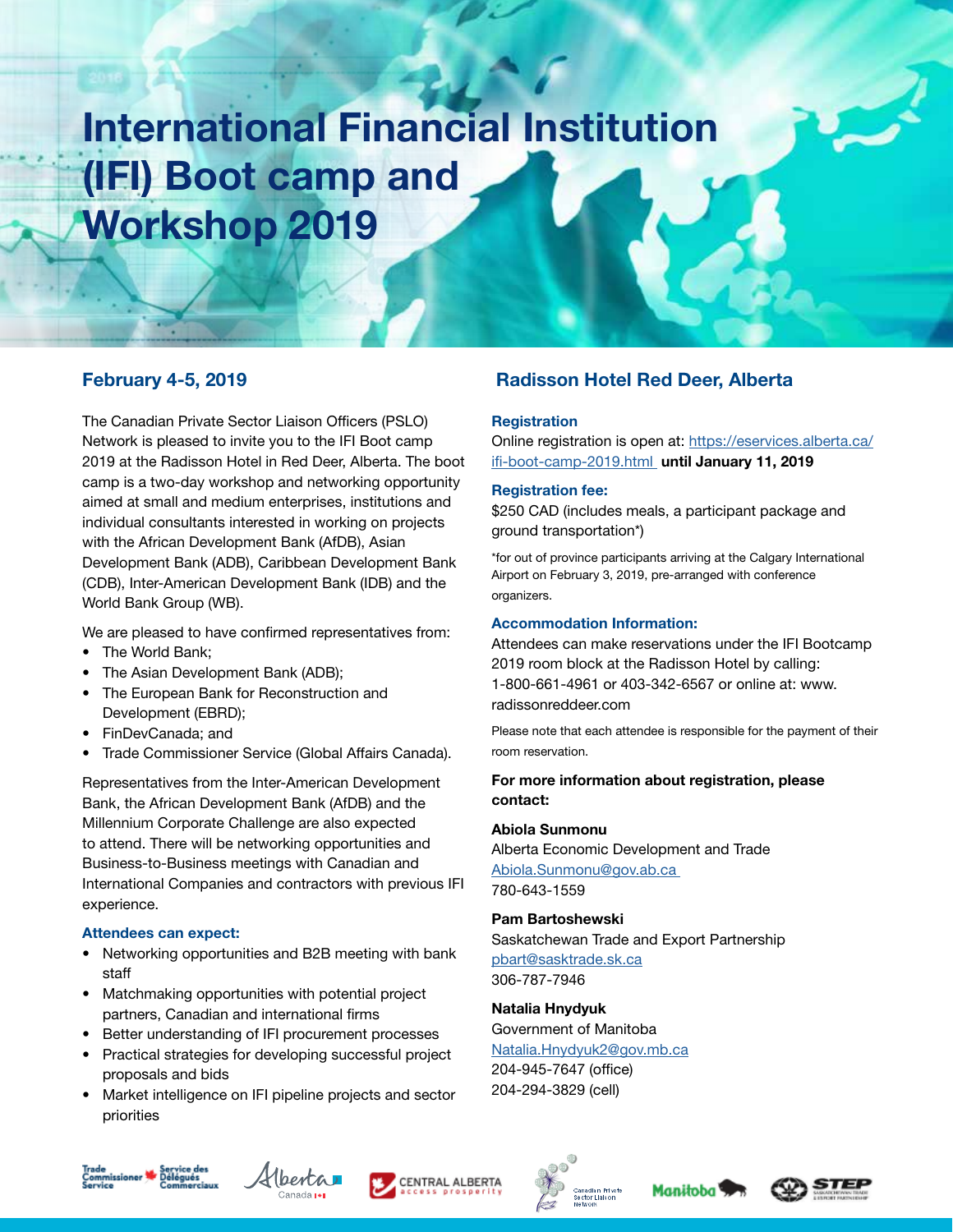# International Financial Institution (IFI) Boot camp Agenda

### Monday, February 4, 2019 8:00am-5:00pm; Radisson Hotel, Red Deer, Alberta

Draft agenda - subject to change

| 8:00-8:30am      | Registration                                                                                                                                                                                                                                                                                                                                                                                                                                                                                                                                                                                                                                                                                                                               |
|------------------|--------------------------------------------------------------------------------------------------------------------------------------------------------------------------------------------------------------------------------------------------------------------------------------------------------------------------------------------------------------------------------------------------------------------------------------------------------------------------------------------------------------------------------------------------------------------------------------------------------------------------------------------------------------------------------------------------------------------------------------------|
| 8:30-9:15am      | <b>Networking Breakfast</b>                                                                                                                                                                                                                                                                                                                                                                                                                                                                                                                                                                                                                                                                                                                |
| $9:15-9:35am$    | <b>Welcome Remarks:</b><br>Government of Alberta<br>City of Red Deer                                                                                                                                                                                                                                                                                                                                                                                                                                                                                                                                                                                                                                                                       |
| $9:35 - 9:45$ am | IFI Bootcamp Program Overview<br>A Preview of the 2019 Bootcamp Agenda and Speakers<br>Speaker:<br>Abiola Sunmonu, Private Sector Liaison Officer (PSLO) for Alberta                                                                                                                                                                                                                                                                                                                                                                                                                                                                                                                                                                       |
| 9:45-10:15am     | Introduction to IFIs<br>This session provides an overview of the IFIs, their role in international development<br>activities and the interconnected network that promotes and supports the multilateral<br>development banks.<br>Speakers:<br>Shane Jaffer, Managing Director for Alberta's Office in Singapore<br>Laura Dorling, Advisor, Canadian Executive Director's office, World Bank<br>Carmen Sparrow, Trade Commissioner Service, Global Affairs Canada<br>Moderator: Natalia Hnydyuk, Private Sector Liaison Officer (PSLO) for Manitoba                                                                                                                                                                                         |
| 10:15-10:45am    | The Role of Multilateral Banks and the Private Sector in the Future of Social<br>Development Agenda<br>This session will focus on the multilateral development banks' business models and<br>how today's big global challenges like climate change, financial instability and poverty<br>are shaping the focus, partnerships and operations of the banks.<br><b>Invited Speakers:</b><br>Bart Edes, Rep. of the North American Office, Asian Development Bank<br>Laura Dorling, Advisor to the Canadian Executive Director to the World Bank<br>Suzanne Gaboury, Chief Investment Officer, FinDevCanada<br>Gregory Oberti, Managing Director, Capital Projects and Infrastructure, PwC<br>Moderator: Carmen Sparrow, Global Affairs Canada |
| 10:45-11:00am    | <b>Networking Break</b>                                                                                                                                                                                                                                                                                                                                                                                                                                                                                                                                                                                                                                                                                                                    |
| 11:00am-Noon     | <b>Understanding IFI Procurement</b><br>This session will explore IFI procurement processes, the different types of<br>procurements, changes to bank platforms and existing opportunities with the banks.<br><b>Invited Speakers:</b><br>Howard Bariira Centenary, Senior Procurement Specialist, World Bank<br>Bart Edes, Representative of the North American Office, Asian Development Bank<br>Maria Eugenia Roca, Procurement Advisor, Inter-American Dev. Bank<br>Moderator: Shane Jaffer, Managing Director for Alberta's Office in Singapore                                                                                                                                                                                        |











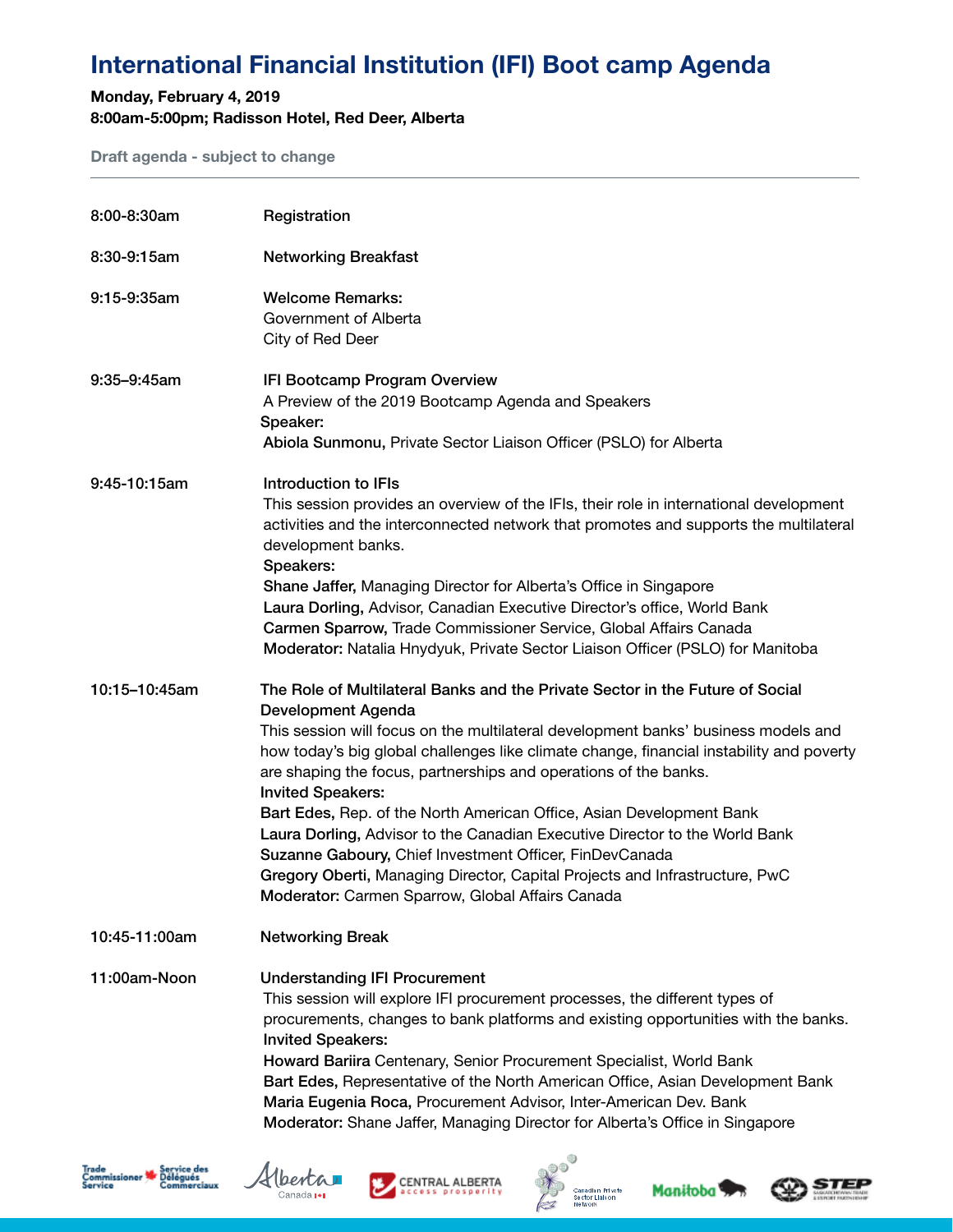| Noon-1:00pm    | <b>Networking Lunch</b>                                                                                                                                                                                                                                                                                                                                                                                                                                                                                                                        |                                                                                                                                                                                                                                                                                                                                                                                                                                                                                                                                    |                                                                                                                                                                                |  |
|----------------|------------------------------------------------------------------------------------------------------------------------------------------------------------------------------------------------------------------------------------------------------------------------------------------------------------------------------------------------------------------------------------------------------------------------------------------------------------------------------------------------------------------------------------------------|------------------------------------------------------------------------------------------------------------------------------------------------------------------------------------------------------------------------------------------------------------------------------------------------------------------------------------------------------------------------------------------------------------------------------------------------------------------------------------------------------------------------------------|--------------------------------------------------------------------------------------------------------------------------------------------------------------------------------|--|
| 1:00-2:00pm    | Speakers:<br><b>Invited Speakers:</b>                                                                                                                                                                                                                                                                                                                                                                                                                                                                                                          | The Realities of IFI Procurement & Engagement<br>and responsibilities, and opportunities and challenges of the various types and<br>methods of IFI procurement. Followed by Q&A.<br>Evgeny Smirnov, Associate Director, Procurement European Bank for                                                                                                                                                                                                                                                                              | Continuing from the previous session, this session will will facilitate a comprehensive<br>discussion on how IFI procurement is planned and implemented. It will explore roles |  |
|                | Reconstruction and Development<br>Atsuko Toda, Vice President Agriculture, Human and Social Development, African<br>Development Bank                                                                                                                                                                                                                                                                                                                                                                                                           |                                                                                                                                                                                                                                                                                                                                                                                                                                                                                                                                    |                                                                                                                                                                                |  |
|                |                                                                                                                                                                                                                                                                                                                                                                                                                                                                                                                                                | Prabhat Garg/Alex Dixon Millennium Corporate Challenge                                                                                                                                                                                                                                                                                                                                                                                                                                                                             |                                                                                                                                                                                |  |
| 2:00pm-2:15pm  | <b>Networking Break</b>                                                                                                                                                                                                                                                                                                                                                                                                                                                                                                                        |                                                                                                                                                                                                                                                                                                                                                                                                                                                                                                                                    |                                                                                                                                                                                |  |
|                | SIMULTANEOUS SESSIONS                                                                                                                                                                                                                                                                                                                                                                                                                                                                                                                          |                                                                                                                                                                                                                                                                                                                                                                                                                                                                                                                                    |                                                                                                                                                                                |  |
| 2:15-3:45pm    | <b>Bidding to Win: Beyond the Basics</b><br>This hands-on interactive session will focus on the mechanics of how to bid on<br>IFI-funded contracts. With the goal of 'demystifying' the process and increasing your<br>bid success rate, the session will use current projects and tenders to highlight key<br>opportunity trends and integrate an overview of project and tender cycles with practical<br>approaches and tactics to writing effective EOIs and proposals.<br><b>Invited Speaker:</b><br>Hugh Wilkinson, Principal, Coral Hill |                                                                                                                                                                                                                                                                                                                                                                                                                                                                                                                                    |                                                                                                                                                                                |  |
| 2:15-3:45pm    | <b>Invited Speaker:</b>                                                                                                                                                                                                                                                                                                                                                                                                                                                                                                                        | Bankable Projects: Accessing Funds for Climate-Smart Projects<br>There are a growing number of private-sector focussed funds available to firms and<br>developers to build climate-smart projects in developing countries. This session<br>will provide an overview of the steps that a company needs to take to develop<br>bankable projects and access climate finance - including technical assistance grants,<br>concessional debt and equity.<br>Nathaniel Lowbeer-Lewis, Managing Director, Infrastructure Development, CPCS |                                                                                                                                                                                |  |
| 3:45-4:45pm    | Doing Business with IFIs: Best Practices & Experiences of Success<br>This session will explore best practices and testimonials from Canadian and<br>International companies who have engaged with IFIs and bid on IFI funded projects.<br><b>Invited Companies:</b>                                                                                                                                                                                                                                                                            |                                                                                                                                                                                                                                                                                                                                                                                                                                                                                                                                    |                                                                                                                                                                                |  |
|                | Agriteam Canada<br>Stantec                                                                                                                                                                                                                                                                                                                                                                                                                                                                                                                     | <b>Hatfield Consultants</b><br><b>Switch Engineering</b>                                                                                                                                                                                                                                                                                                                                                                                                                                                                           | Manitoba Hydro International<br>Econoler                                                                                                                                       |  |
| 4:45pm-5:00pm  | Speakers:                                                                                                                                                                                                                                                                                                                                                                                                                                                                                                                                      | <b>Highlights and Summaries of First Day Session</b><br>Carmen Sparrow, Global Affairs Canada<br>Dawna Allard, Regional Economic Development Specialist, Government of Alberta                                                                                                                                                                                                                                                                                                                                                     |                                                                                                                                                                                |  |
| 5:00pm- 6:30pm | <b>Reception &amp; Networking</b>                                                                                                                                                                                                                                                                                                                                                                                                                                                                                                              |                                                                                                                                                                                                                                                                                                                                                                                                                                                                                                                                    |                                                                                                                                                                                |  |